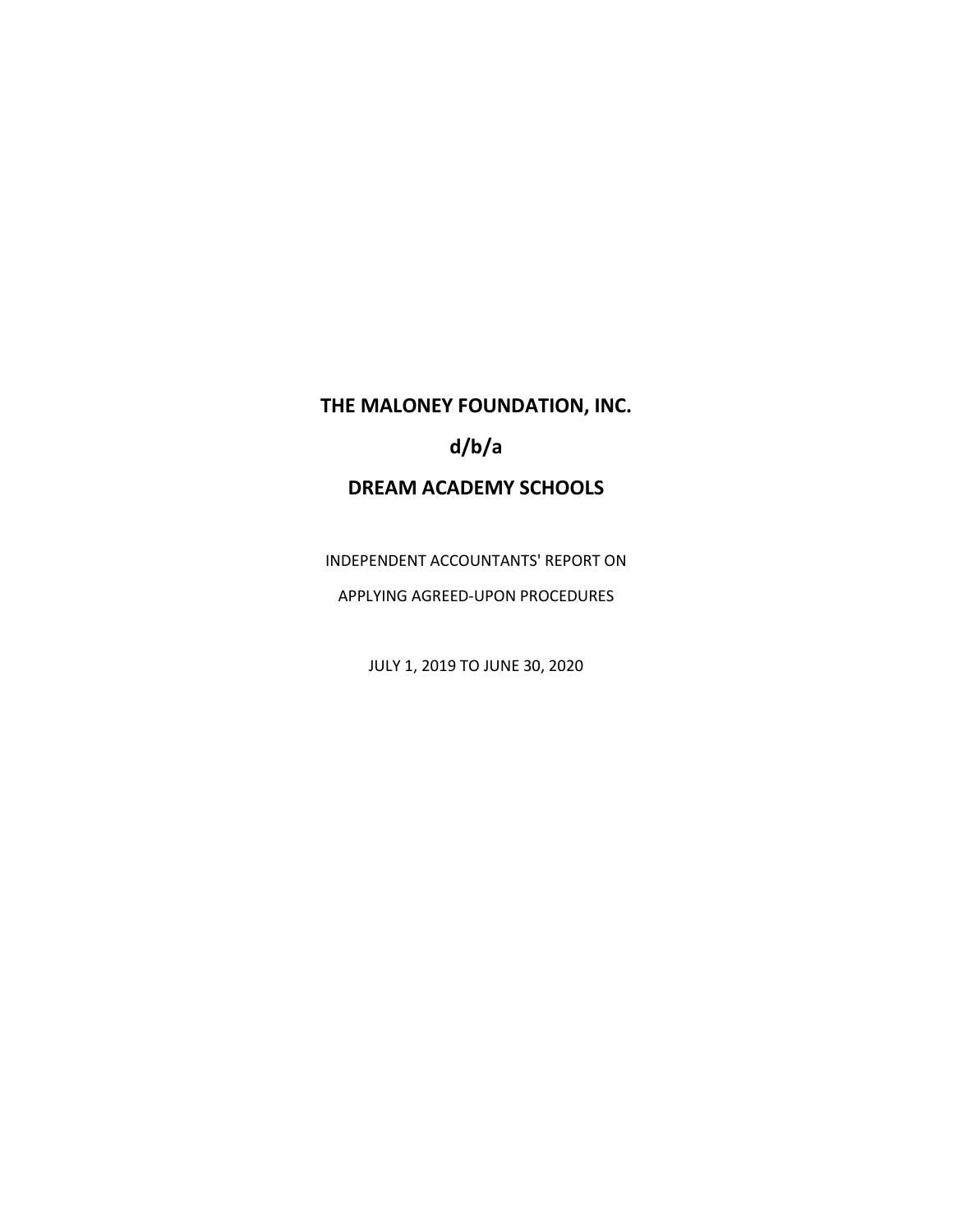### INDEPENDENT ACCOUNTANTS' REPORT ON APPLYING AGREED-UPON PROCEDURES

To Florida Tax Credit Scholarship Program:

We have performed the procedures enumerated below, which were agreed to by the Florida Tax Credit Scholarship Program, solely to assist the specified parties in evaluating The Maloney Foundation, Inc. d/b/a Dream Academy Schools' compliance with the requirements of Florida Statute 1002.421(1)(q) during the school year ended June 30, 2020. The Maloney Foundation, Inc. d/b/a Dream Academy Schools' management is responsible for compliance with those requirements. The sufficiency of these procedures is solely the responsibility of the parties specified in this report. Consequently, we make representation regarding the sufficiency of the procedures enumerated below either for the purpose for which this report has been requested or for any other purpose.

The procedures and associated filings are enumerated on the attached Exhibit 1.

This agreed-upon procedures engagement was conducted in accordance with attestation standards established by the American Institute of Certified Public Accountants. We were not engaged to and did not conduct an examination or review, the objective of which would be the expression of an opinion or conclusion, respectively, on compliance with the requirements of Florida Statute 1002.421 (1)(q) during the school year ended June 30, 2020. Accordingly, we do not express such an opinion or conclusion. Had we performed additional procedures other matters might have come to our attention that would have been reported to you.

This report is intended solely for the information and use of the Florida Tax Credit Scholarship Program, Florida Department of Education and The Maloney Foundation, Inc. d/b/a Dream Academy Schools' management and is not intended to be and should not be used by anyone other than these specified parties.

*Robinson Gruters & Roberts, CPA, P.A.*

Venice, Florida September 14, 2020

> School DOE #: 9366 CPA Firm #: AD70528 CPA Phone #: 941-488-7794 CPA Email address: joe@robinsongruters.com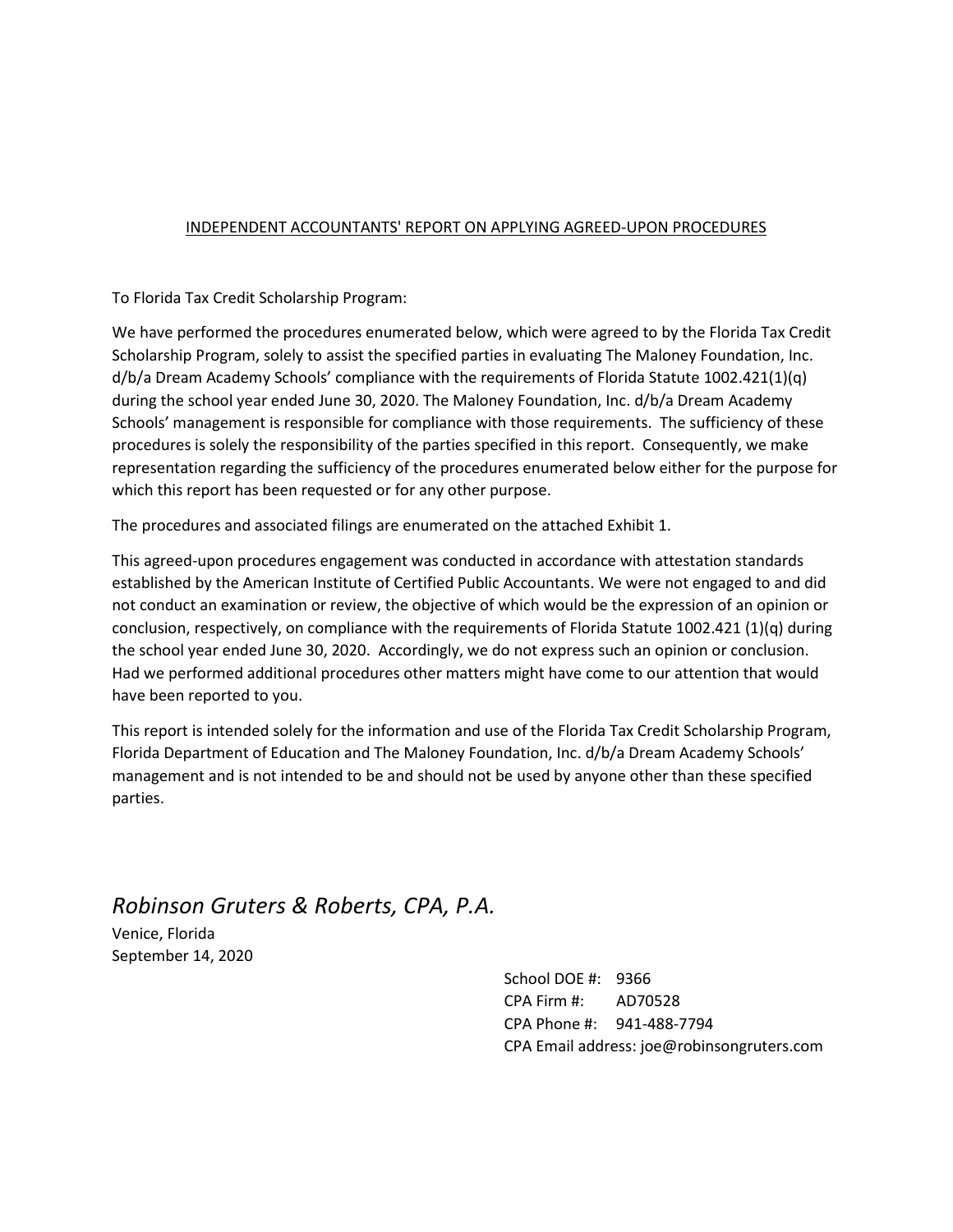

Marva Johnson, *Chair* Andy Tuck, *Vice Chair Members* Gary Chartrand Ben Gibson Tom Grady Michael Olenick Joe York

10/29/2018

DREAM ACADEMY SCHOOL (9366) Attn: James Maloney 6630 Van Buren St New Port Richey, FL 34653

### **RE: DREAM ACADEMY SCHOOL (9366)**

Dear Private School Administrator:

The Office of Independent Education and Parental Choice has received your compliance paperwork for the 2019-2020 school year.

The documentation has been reviewed, and the paperwork attests to the fact that you are maintaining compliance with the requirements governing the state scholarship programs (McKay, Florida Tax Credit, and/or Gardiner) and s. 1002.42, Florida Statutes, related to private schools.

Your cooperation is greatly appreciated, and we look forward to working with you as we strive to increase the quantity and improve the quality of educational options for Florida's students.

Sincerely,

Laura Mazyota

Laura Mazyck Scholarship Director Office of Independent Education and Parental Choice



**Pam Stewart Commissioner of Education**

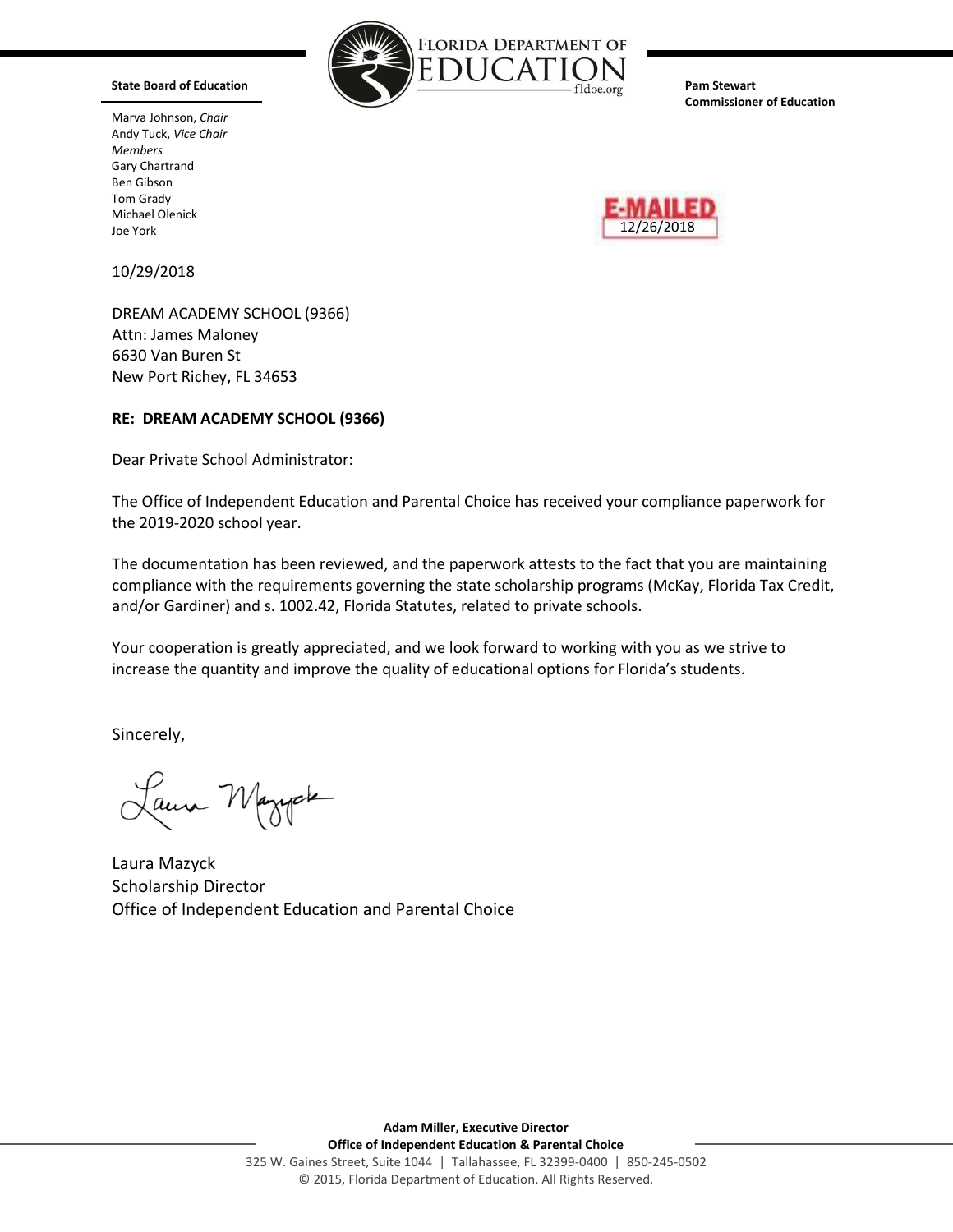### **I. School Eligibility**

A. Obtain and include a copy ofthe compliance letter or other proof of eligibility from the Florida Department of Education. Determine whether the proof of eligibility covers the Fiscal Year and Scholarships for which the AUP is being performed.

Report any exceptions found as Material Exceptions.

Obtained letter and determined that the proof or eligibility covers the entire fiscal year.

No Material Exceptions noted.

### **II. Adequate Accounting System:**

A. Identify and document the name of the accounting software or systems used to maintain the school's financial records.

The accounting software used by the school is Intuit GNUCASH.

B. Determine if the accounting software or systems used allows the school to record financial transactions conducted including deposits and disbursements, in a complete and self-balancing accounting system. The software or system should be capable of generating a trial balance, financial statements, student account statements and other subledger reports.

> The GNUCASH accounting software enables the school to record financial transactions conducted by the school including deposits and disbursements in a complete and self-balancing accounting system and it is also capable of generating a trial balance, financial statements and student account statements and other sub-ledger reports.

C. If a separate non-self-balancing system for student account statements is used, determine whether it is regularly reconciled to the general ledger.

The school does not use a separate non-self-balancing system to maintain student accounts.

D. Report any exceptions found as Material Exceptions.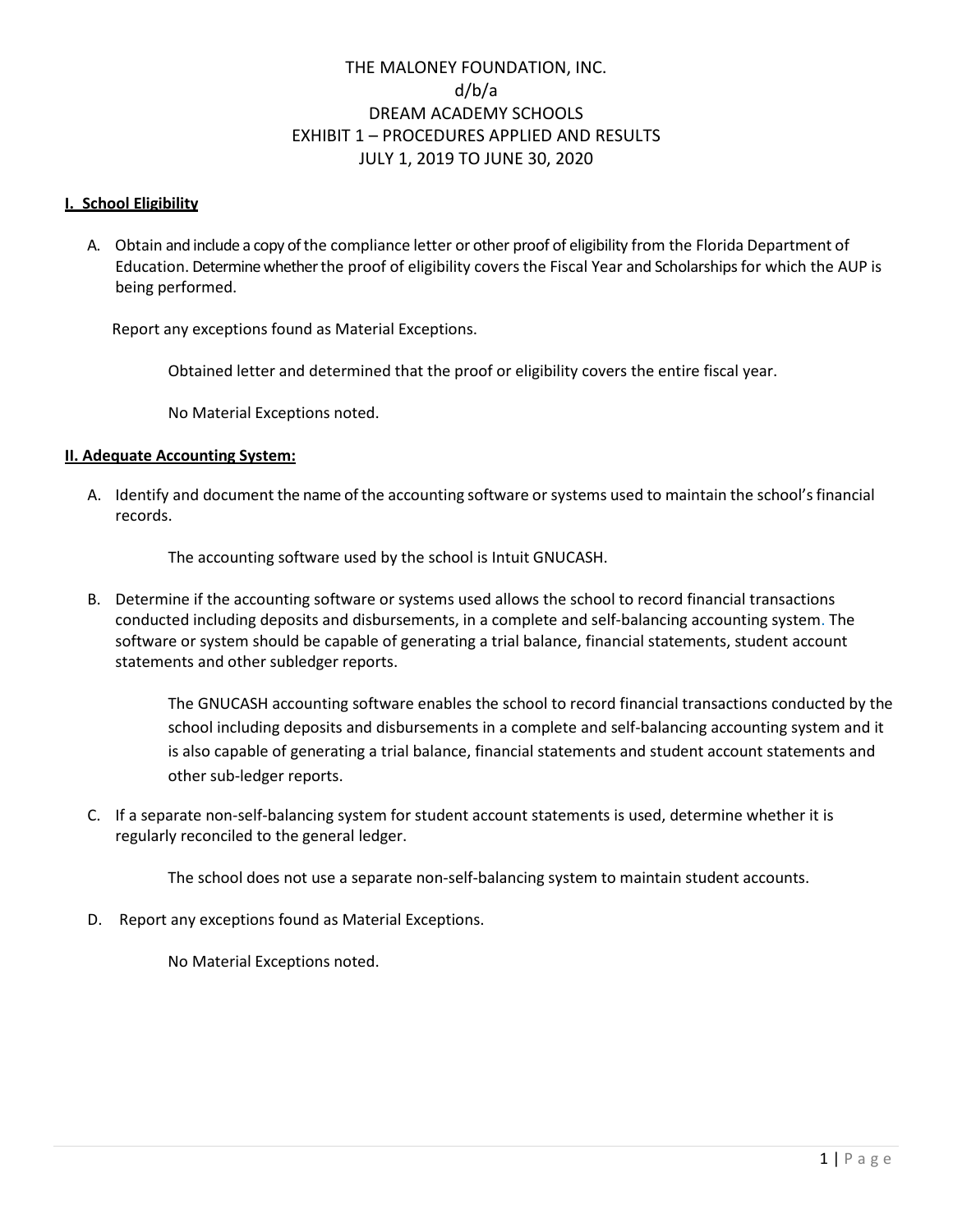### **III. Adequate System of Financial Controls:**

#### **A. Cash Balances:**

1. Verify if the school's Scholarship Funds are held at a federally insured depository institution. If funds are not held at a federally insured depository institution, report as a Reportable Exception.

We verified that the school's Scholarship Funds are held at Wells Fargo Bank, a member of the Federal Deposit Insurance Corporation (FDIC).

No Reportable Exceptions noted.

2. Inspect three months' statements (including the June 30th Fiscal Year-end statement) for all bank and investment accounts holding Scholarship Funds and determine whether the average daily account balance the FDIC limit of \$250,000 during the month's statements being inspected.

If the FDIC limit is exceeded, inspect any documentation indicating that the school annually reviews the bank's rating by a reputable ratings provider, which may include, but is not limited to Bauer Financial, Fitch, Moody's, Standard and Poor's.

- a. If the school took no such action to protect the Scholarship Funds, report as a Reportable Exception.
- b. If the rating is lower than the top two ratings on the scale, report as a Reportable Exception.

We inspected the bank statements for the months of September 2019, October 2019 and June 2020. During these months, the daily account balance did not exceed the FDIC limit of \$250,000.

No Reportable Exception noted.

### **B. Non-school Expenses:**

1. Scan the school's general ledger and inquire if another organization's (i.e., affiliated church or other school) expenses are disbursed from the school's bank account and if so, if they are being identified and/or tracked separately from the school's expenses.

We scanned the general ledger and made inquiries with the School's principal. We noted there are no non-school expenses or other organizations that share the same bank account.

2. Select a sample of 5 expenses from the other organization(s) and determine whether they are being identified and reported separately from school expenses.

There are no non-school expenses or other organizations that share the same bank account.

3. Report any exceptions found as Material Exceptions.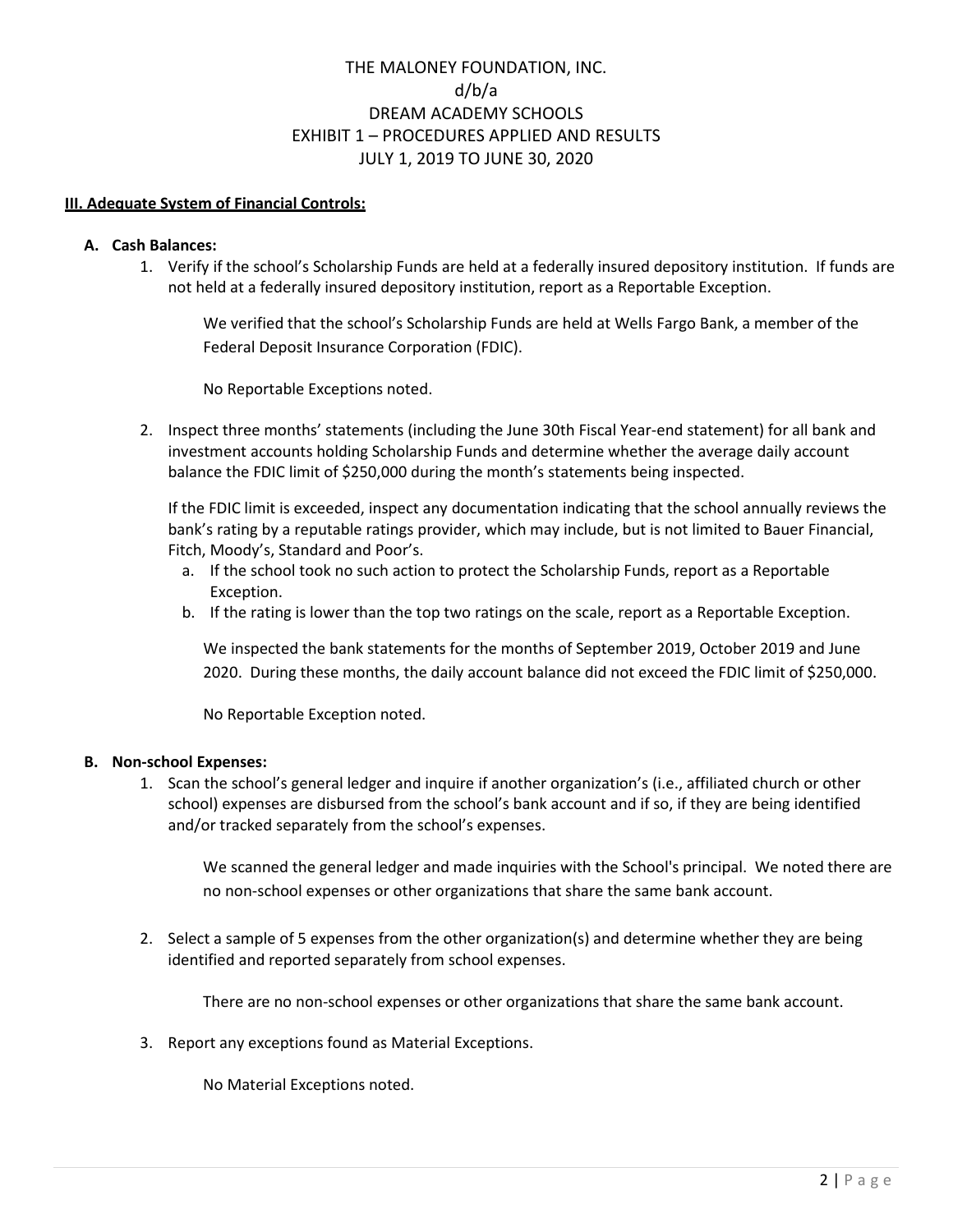### **C. Internal Controls:**

- 1. Inquire if the school has written policies or standard practices to establish proper financial controls including segregation of duties and the policies or practices are being consistently followed for:
	- i. Cash Receipts
	- ii. Capital Expenditures
	- iii. Payroll –including time and attendance, calculations and pay rate and deduction changes.
	- iv. Operating Expenditures; and
	- v. Shared costs Costs shared by the school with another organization (administrative salaries, facilities, etc.) should be allocated between the organizations in a systematic and rational approach.

Per inquiry we noted:

### **Cash Receipts** –

**Purpose:** To establish and maintain a reliable procedure for the handling of all cash receipts to include: Currency, coins, checks, and credit card transactions.

**Scope:** This financial policy applies to ALL Dream Academy School employees that accept any form of payment from parents, students, or outside entities on behalf of the school. This scope includes activities at all campuses, events, and locations that Dream Academy does business. **Policy:** Dream Academy's Program Manager is responsible for the handling and record keeping of all cash receipts. Any cash receipts are to be turned into the Program Manager within 24 hours and signed by the employee handling it and the Program Manager. All receipts are kept in an organized filing cabinet that will periodically be turned over to the Board of Dream Academy School for routine audit.

# **Capital Expenditures** –

**Purpose :** This policy stands to outline all guidelines and procedures to prioritizing and approving all capital expenditures.

**Scope :** This document appliesto allmajortransactionsfor new constructions,majorrepairs, renovations, the purchase of any new vehicles, or real estate that may total up to \$2500 or more. **Policy :** All capital expenditures for Dream Academy will be processed and handled by the President. Any expenditure over \$10,000 will require Board Approval. When proposing a capital expense you must provide all supporting documentation such as multiple estimates and justification.

### **Payroll** –

**Method of payment:** Employees are paid monthly via direct deposit. All new employees are required to sign up for direct deposit. Employees are encouraged to use SurePayroll to view payroll statements online.

### **Mandatory deductions include:**

Federal and state income taxes (based on an individual's filing status) Social Security taxes; and Medicare taxes.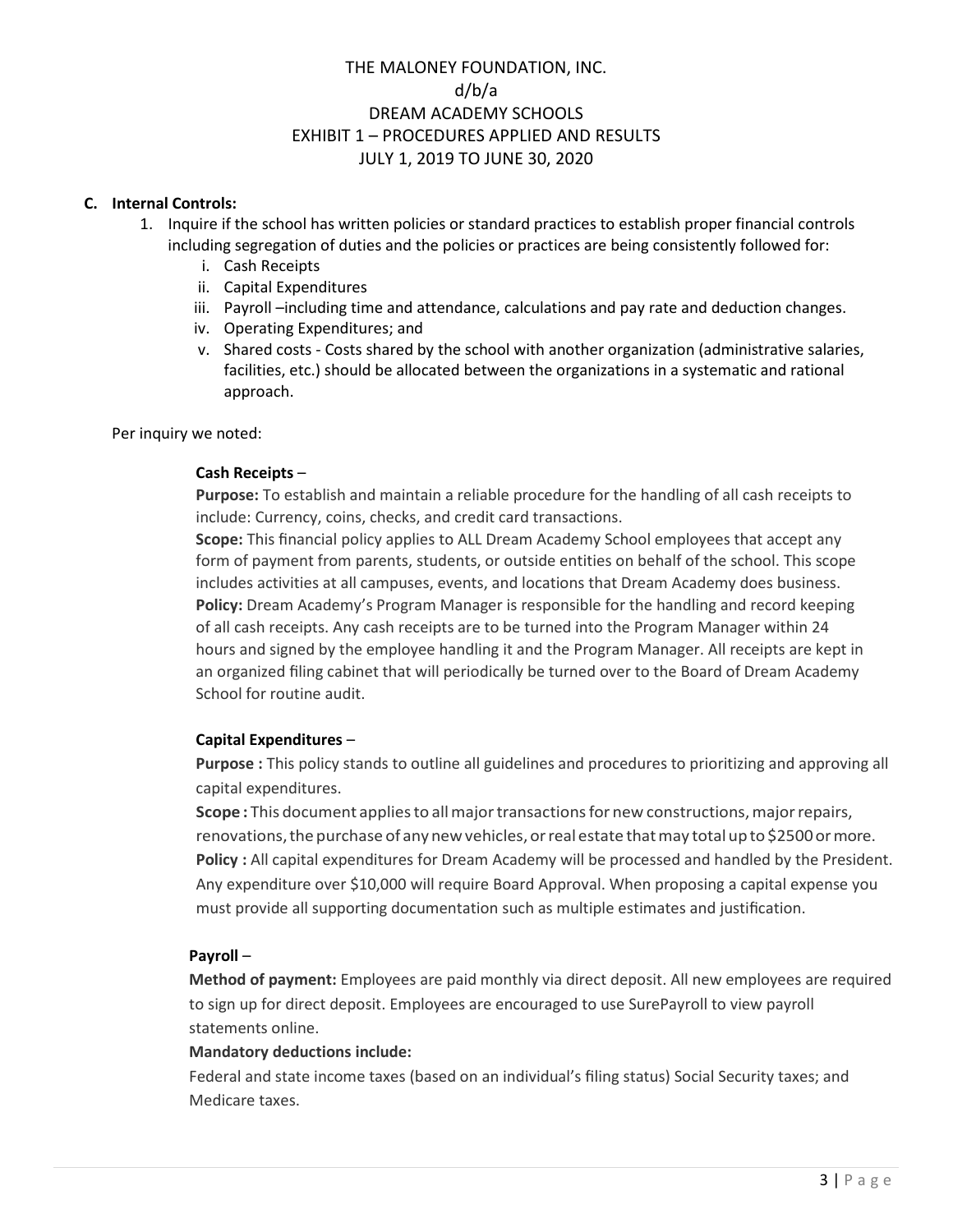### **Approval Process:**

The President will approve payroll monthly through the automated payroll system, Sure Payroll. The Chief Administrator will have backup approval ability.

### **Reimbursement for work related expenses:**

Employees are reimbursed for reasonable expenses such as new learning materials, gas in the event of a field trip, and other expenses pre-approved by the President of Dream Academy.

# **Operating Expenditures** –

**Purpose:**ThispolicywillestablishDreamAcademy'sproceduresnecessarytothe management and approval of any disbursements to any outside entities.

**Scope:** All Dream Academy School employees are expected to adhere to this policy. **Policy:**

- 1. All cash, check, credit/debit card purchases, and online bank transfers are secured and controlled by the ProgramManager.
- 2. All disbursing of funds at the school are done through the Program Manager's office and require a second signature from the Onsite Administrator.
- 3. All expenditures made using cash, check, or credit/debit card will be recorded in a ledger kept securely in the Program Manager's office.
- 4. Any expenses over \$250 will require prior approval from the President of DreamAcademy.

### **Shared Costs** – not applicable

2. In the absence of written policies, briefly describe the standard practices used to establish proper financial controls over the transactions listed in  $III(C)(1)$  above.

The school has written policies and procedures.

3. See associated procedures in step IV(B)(2) (*Student payments*) and V(B) (*Education related expenses*);

We performed the associated procedures as prescribed.

4. Report any exceptions found in steps III(C)(1-3) as Material Exceptions.

The results of testing procedures noted above in III(C)(3) are documented below in the appropriate sections, VI(B-C) and V(B).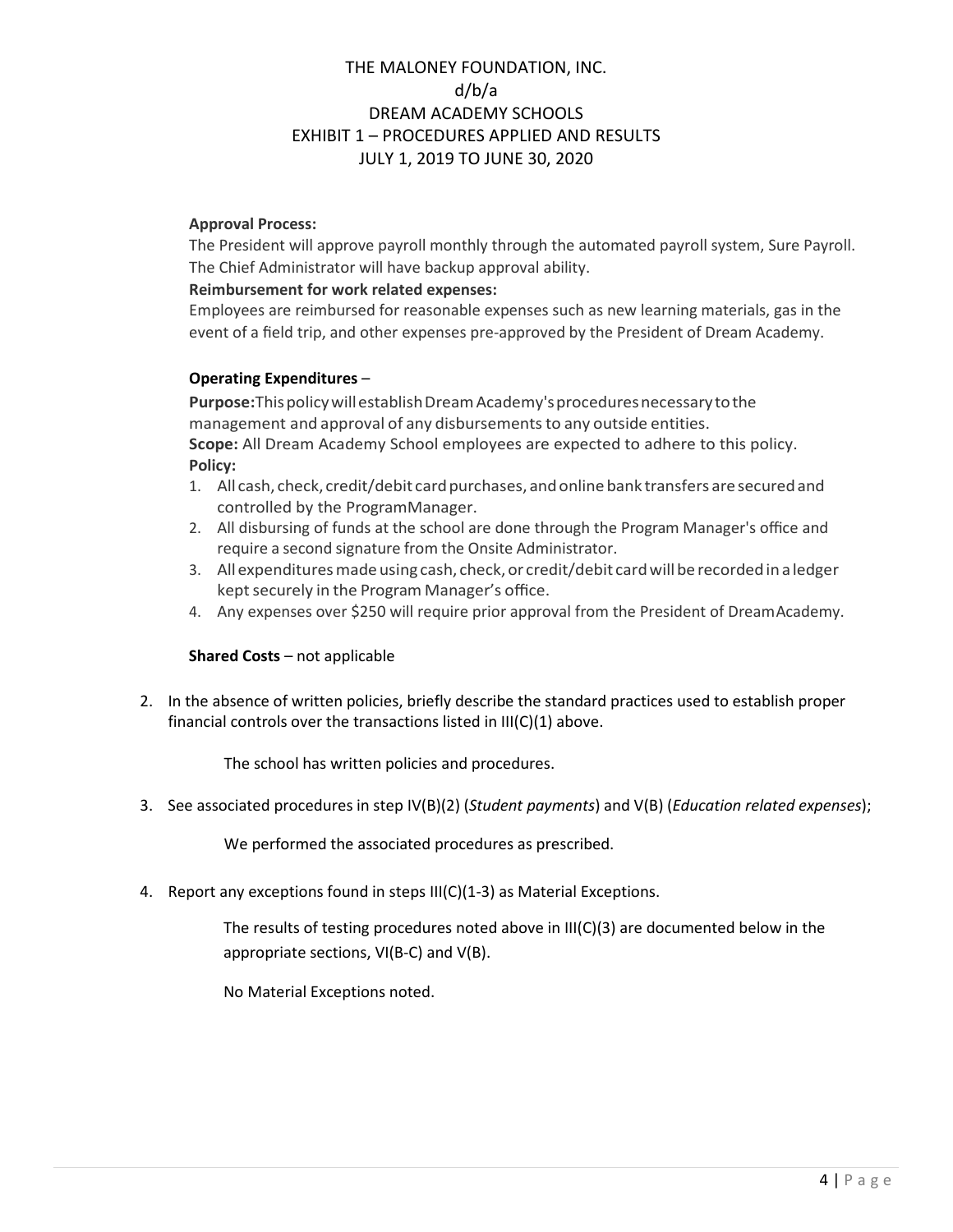### **D. Bank Reconciliations:**

1. Inquire if reconciliations of all bank accounts are completed within 60 days of each month end including a documented independent review done by the school's management and resolution of any reconciling items are in process prior to the Bank's deadline for reporting errors.

> By inquiry, all bank reconciliations are completed and independently reviewed within 60 days of each month end.

2. Using the bank statements inspected in step III(A)(2) above, inspect the associated bank reconciliations and determine whether they were completed within the guidelines outlined in III(D)(1) above.

> We inspected bank reconciliations for the months of September 2019, October 2019 and June 2020. All reconciliations tested were completed within the prescribed time frame and were independently reviewed.

3. Report any exceptions found in steps III (D)(1-2) as Material Exceptions.

No Material Exceptions noted.

### **E. Budgets and Financial Statements:**

1. Inquire if an annual budget is prepared and approved by the school's governing body before the start of each fiscal year.

> Per inquiry we noted that the organization prepared a budget that was approved by the school's governing body before the start of the school year.

2. Also inquire if any budget amendments were made and approved thereafter, and if actual results are periodically reviewed in comparison to budgeted amounts and reported to the school's governing body at least twice annually.

> Per inquiry, we noted there were no amendments made during the Fiscal year. We further noted that actual results were periodically reviewed in comparison to budget and reported to the school's governing body at least twice during the fiscal year.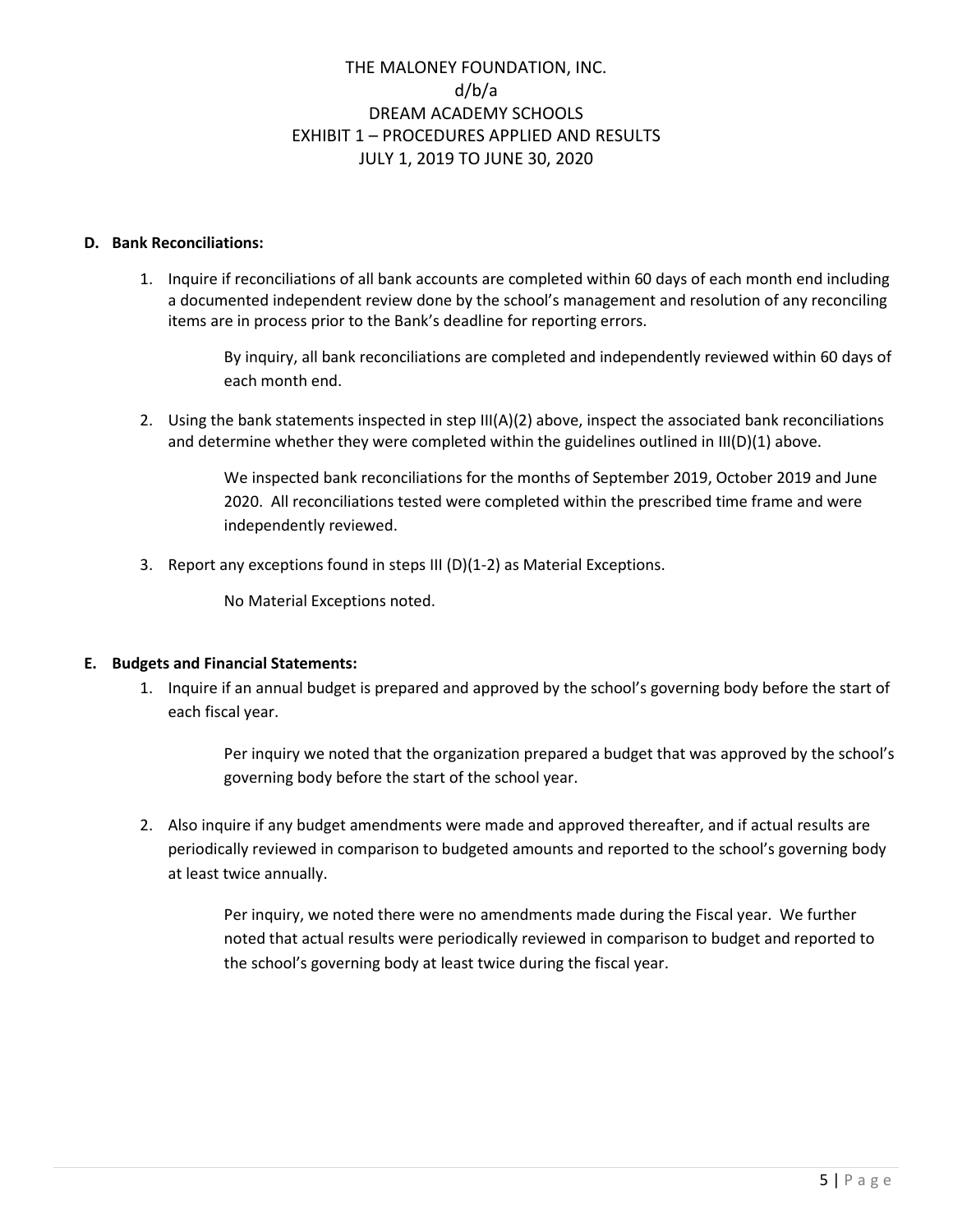3. Inspect the financial sections of all minutes of the meetings of the school's governing body that occurred during the current school year, and those immediately preceding it, and determine adherence with step  $III(E)(1)$ .

> We inspected the financial section of the minutes of the meetings of the school's governing body for the current and preceding years. We noted that the school prepared a budget that was approved by the school's governing body before the start of the school year. We also noted that there were no amendments made during the school year. In addition, the school did periodically review comparison to budget and reported to the school's governing body at least twice annually.

4. Report any exceptions found in steps III(E)(1-3) as Reportable Exceptions.

No Reportable Exceptions noted.

### **IV. Adequate Process for Deposit and Classification of Scholarship Funds:**

### **A. For Scholarship payments received as checks:**

1. Obtain the SFOs' or the Department's Check Cashing Policies (the "Check Cashing Policies") and inquire if the school is following the Check Cashing Policies and complying with section 1002.395 (12)(b) F.S. (see attached) to include obtaining the guardian's signatures and depositing the check into the school's bank account.

> We obtained the school's check cashing policies and noted that they comply with the check cashing policies outlined by the Scholarship Funding Organizations and section 1002.395 (12)(b) F.S.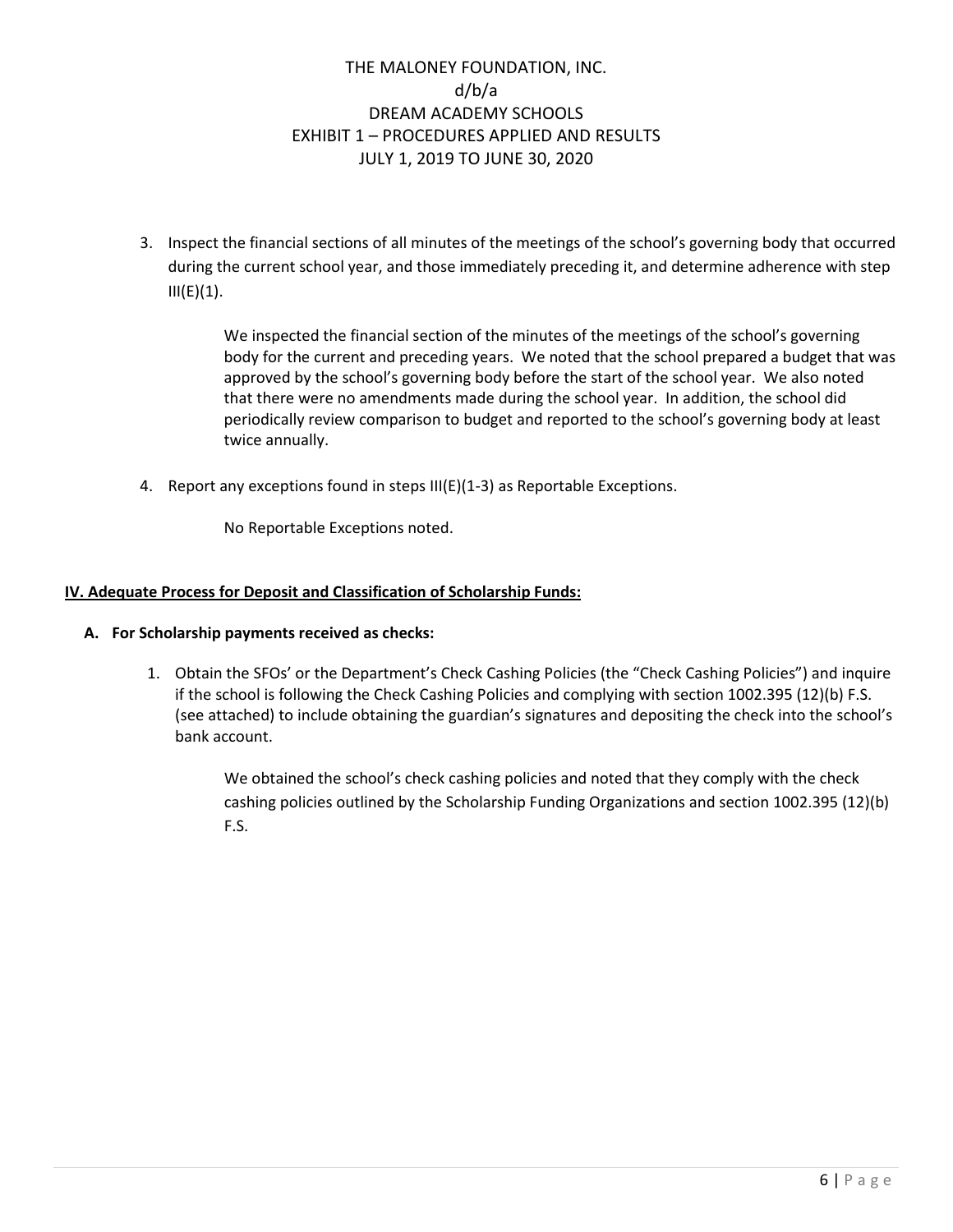2. Select a sample of the greater of 10 Scholarship students or 5% of the Scholarship student population. The sample should include at least 2 students *(or one if only one student participating in a given program attends the school*) from each Scholarship program in which the school participates that distributes funds by check. Determine whether the Check Cashing Policies and statute referenced in step IV(A)(1) were followed. Determine whether the parent or guardian's endorsement is reasonably similar to the signature in the student's school file of the named payee or of their power of attorney (granted to a person that is not related to the school).

> We selected ten students from the population of students with scholarship payments received as checks as follows:

| <b>Scholarship Sampling Breakout - Checks</b> |                          |  |
|-----------------------------------------------|--------------------------|--|
| Program                                       | # of Students<br>Sampled |  |
| <b>FTC</b>                                    |                          |  |
| McKay                                         | 5                        |  |
| <b>FES</b>                                    | 2                        |  |
| Hope                                          |                          |  |
| <b>Total Students Sampled</b>                 | 10                       |  |

We were unable to obtain the documentation, including a general ledger, necessary to examine the endorsement signatures on the scholarship checks deposited for the students selected for testing and as a result could not determine that they agreed to the parent or guardian signature in the student files.

3. Using the sample selected in section IV(A)(2) above, obtain the sample students' Scholarship checks and determine whether the funds are classified in the general ledger as tuition, books and fees payments and the corresponding general ledger bank account. Also, determine whether the funds are posted to each student's tuition account/statement and whether the funds are deposited into the school's bank account.

> Using the sample selected in section IV (A)(2) above, we not provided a general ledger and were unable to determine whether the Scholarship checks tested were properly classified in the general ledger as tuition, books and fees payments and the corresponding general ledger bank account. We also determined the funds were deposited into the school's bank account. We did not see the information in individual student accounts.

4. Report any exceptions as Material Exceptions.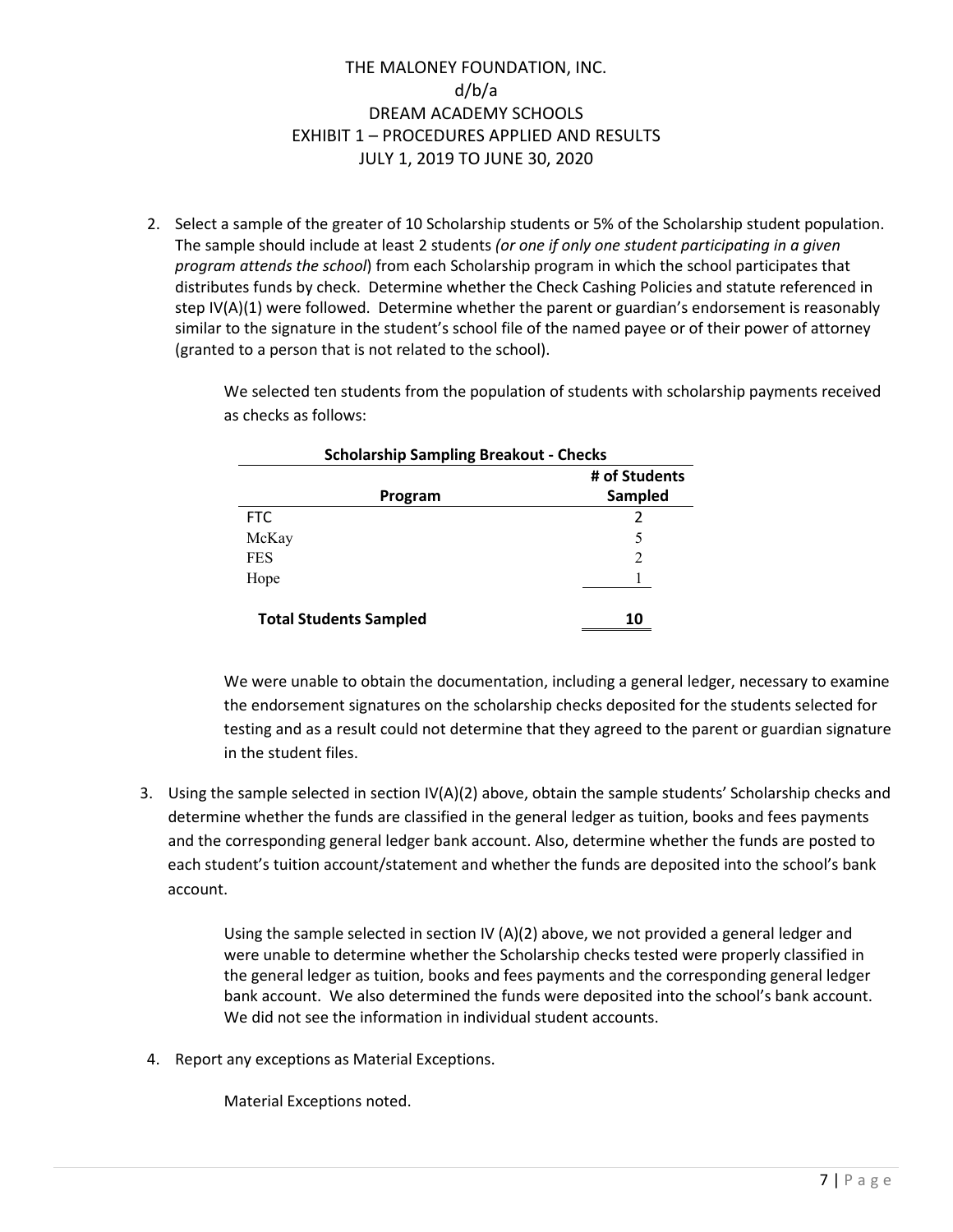### **B. For Scholarship payments received as electronic funds:**

1. Select a sample of the greater of 10 Scholarship students or 5% of the Scholarship student population. The sample should include at least 2 students (*or one if only one student participating in a given program attends the school*) from each Scholarship program in which the school participates that distributes funds by electronic funds.

> We selected ten students from the population of students with scholarship payments received as electronic deposits as follows:

| Scholarship Sampling Breakout - Electronic Funds |               |  |
|--------------------------------------------------|---------------|--|
|                                                  | # of Students |  |
| Program                                          | Sampled       |  |
| FTC.                                             |               |  |
| Gardiner                                         |               |  |
| <b>Total Students Sampled</b>                    |               |  |

2. Determine whether the sampled students' scholarship payments were recorded in accordance with the policies or standard practices identified in section III (C)(1)(i) and whether the funds are classified in the general ledger as tuition, books and fees payments and the corresponding general ledger bank account.

> Using the sample selected in section  $IV(B)(1)$  above, we were unable to determine the Scholarship payments tested were properly classified in the general ledger as tuition, books and fees payments and the corresponding general ledger bank account because of the lack of documentation provided

3. Determine whether the funds are posted to each student's tuition account/statement and whether the funds are deposited into the school's bank account.

> Using the sample selected in section IV (B)(1), we were not provided a general ledger and were unable to determine whether the Scholarship funds were posted to each student's tuition account/statement and the funds are deposited into the school's bank account because of the lack of documentation provided.

4. For electronic funds received from AAA, determine whether the parent or guardian endorsement on the Payment Received Form is reasonably similar to the signature of the named payee on file with the school.

The school does not receive any electronic AAA Scholarships.

5. Report any exceptions as Material Exceptions.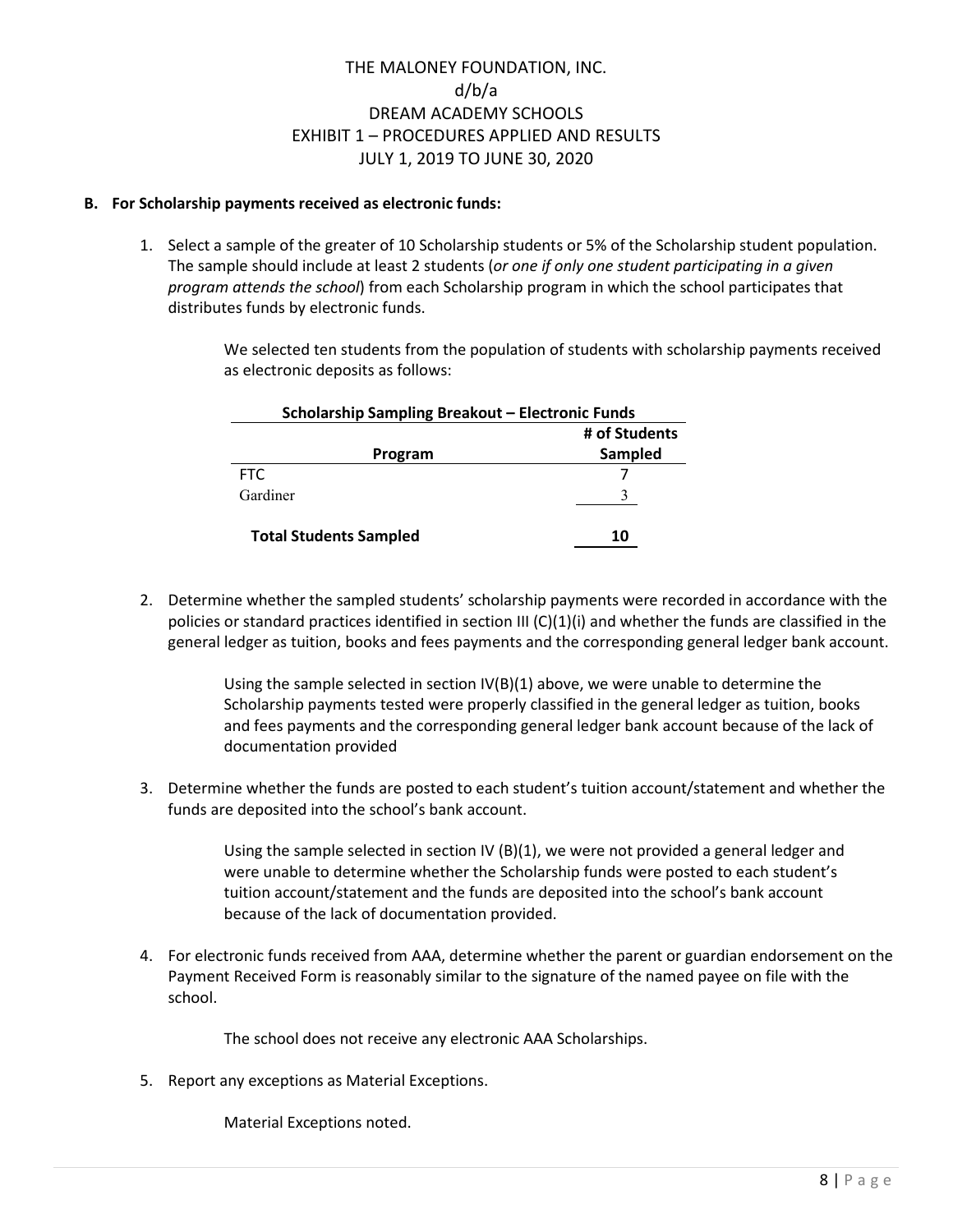## **V. Properly Expended Scholarship Funds for Education-Related Expenses:**

A. Obtain and document the total dollar value of all Scholarship funds received for students attending the school.

The dollar amount of Scholarships received for students attending the school were as follows:

| <b>Scholarship Breakdown</b>      |                     |                      |  |  |  |
|-----------------------------------|---------------------|----------------------|--|--|--|
|                                   | # of                | <b>Dollar Amount</b> |  |  |  |
| Program                           | <b>Scholarships</b> | <b>Received</b>      |  |  |  |
| FTC                               | \$<br>8             | 81,400               |  |  |  |
| McKay                             | 31                  | 145,012              |  |  |  |
| <b>FES</b>                        | 6                   | 29,557               |  |  |  |
| Hope                              | 1                   | 6,407                |  |  |  |
| Gardiner                          | 3                   | 17,850               |  |  |  |
|                                   |                     |                      |  |  |  |
| <b>Total Student Scholarships</b> | \$<br>49            | 280,226              |  |  |  |

B. By scanning the general ledger, identify and prepare a list of the total Fiscal Year (*July 1 – June 30*) Education-Related Expenses by category. Education-Related Expense categories include but are not limited to schoolrelated personnel expenses, curriculum, classroom technology, building expenses (rent, mortgage interest, property taxes, insurance and maintenance costs associated with the school facilities) and classroom instructional resources. Do not include extracurricular activity expenses, such as after school athletics programs, events or transportation to and from those events.

We scanned the general ledger and identified salaries and other educational related expenses of \$281,028. The list of Education-Related Expenses is as follows:

| <b>Education Related Expenses</b>       |   | 2019-2020 |
|-----------------------------------------|---|-----------|
| Payroll                                 | S | 158,538   |
| Administrative                          |   | 35,296    |
| Classroom                               |   | 50,776    |
| Occupancy                               |   | 36,418    |
| <b>Total Education Related Expenses</b> | S | 281,028   |
|                                         |   |           |

Determine if the total of all Education-Related Expenses for the school is equal to or greater than the dollar value of the Scholarship funds received.

The total of all Education Related Expenses for the school is less than the dollar value of the Scholarship funds received.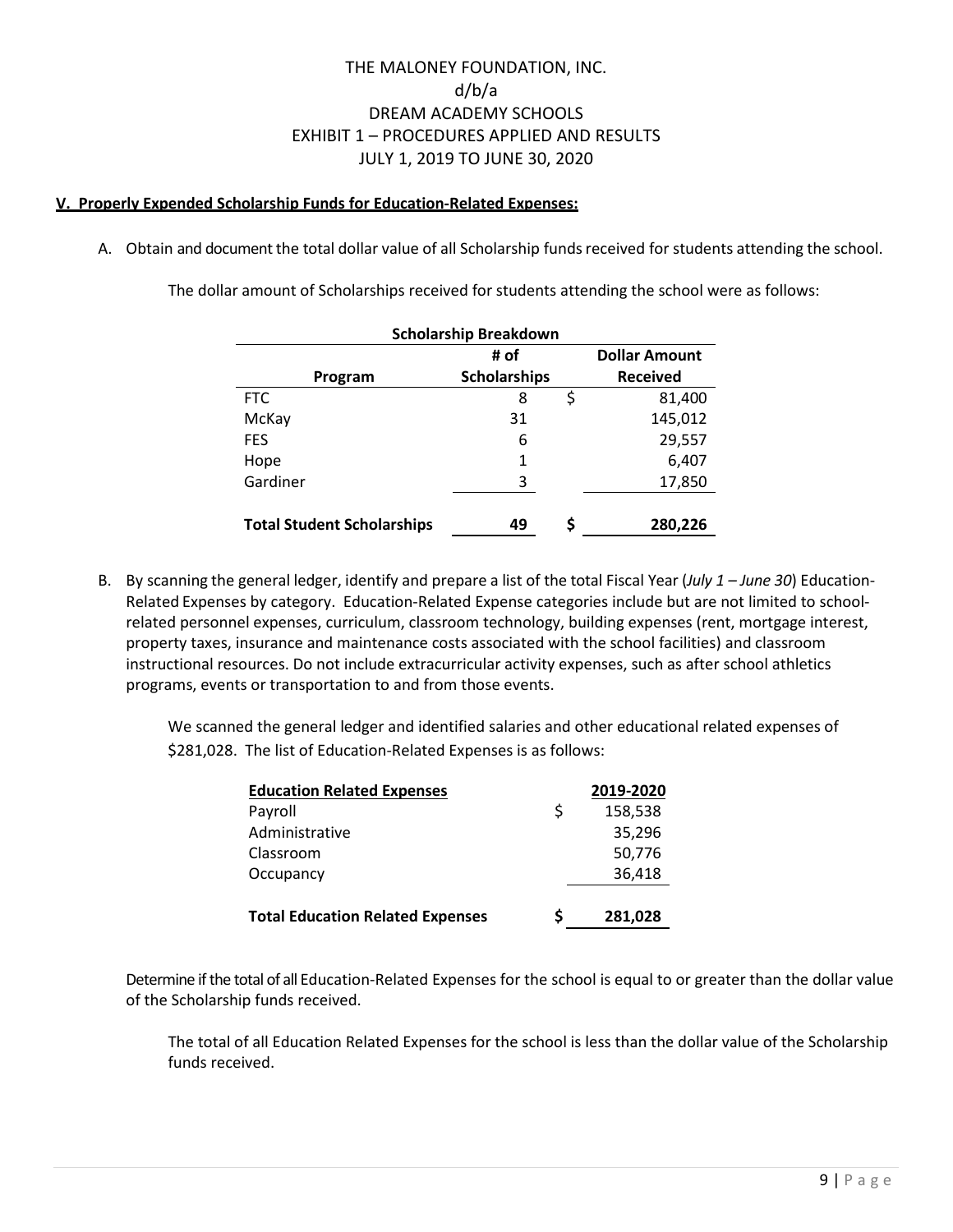C. Using the list developed in step V (B) above, select a sample of Education-Related Expenditures incurred during the Fiscal Year using the table below. For each item sampled, scan supporting documentation and determine whether the expenditure is Education-Related, was properly authorized in accordance with the policies identified in step III(C) above, is properly classified in the general ledger and was paid timely and accurately from the school's bank account(s). For this purpose, paid timely means no more than 10% of the sample size is paid greater than 30 days after the due date. For payroll expenditures sampled, re-calculate pay based on corresponding time and attendance, pay rate and deductions records properly authorized in accordance with the policies identified in step III(C) above.

| <b>Value of Total Education-Related Expenditures</b> |            | Sample      |
|------------------------------------------------------|------------|-------------|
| From                                                 | Т٥         | <b>Size</b> |
| \$250,000                                            | 500,000    | 30          |
| \$500,000                                            | \$750,000  | 45          |
| 750,000                                              | \$750,000+ | 60          |

Each of the categories listed in section III(C)(1)(ii-v), if applicable, must be represented in the selected sample by at least 10% of the number of items selected.

**Combined Expenses**: When multiple schools are managed by a single system and cannot be identified separately in the general ledger, a separate sample for each school should be taken based on the total combined education related expenses.

We selected 30 transactions for testing. We could not verify that the noted the sampled transactions were education related, classified properly, properly authorized and paid timely.

Report any exceptions found as a result of applying procedures in Section V(B-C) as Material Exceptions.

Material exceptions noted.

### **VI. Other Procedures:**

A. Obtain a copy of the tuition & fees schedule for the school year being tested. Using the sample selected for step IV(A or B) depending on the type of payment, determine the tuition and fees charged the sample students is consistent with the tuition and fee policy for all students. Report any exceptions found as Reportable Exceptions.

We obtained the tuition and fee schedule. We could not verify that all 20 student invoices selected for testing agreed with the present fees schedule.

Reportable Exceptions noted.